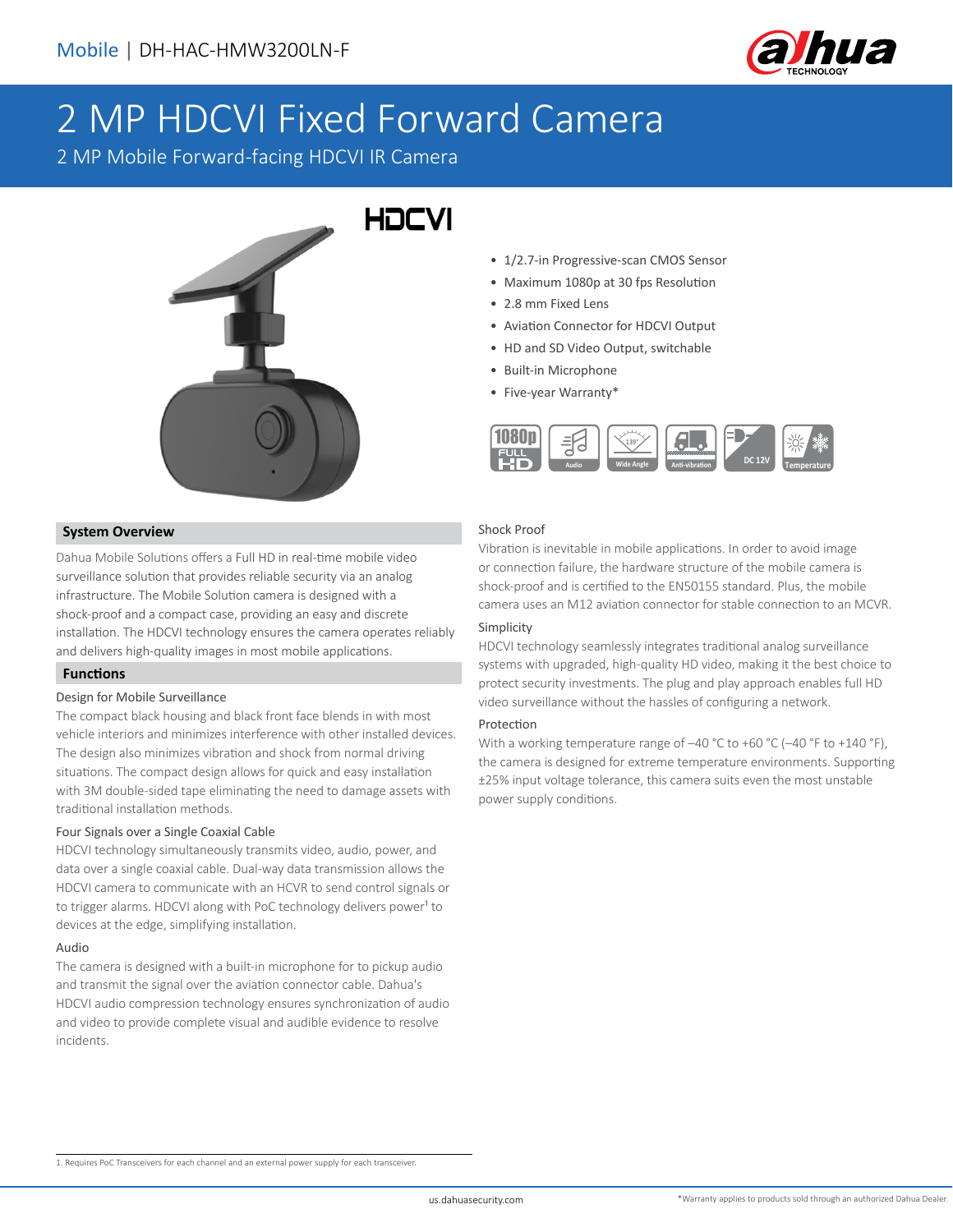# Mobile | DH-HAC-HMW3200LN-F

#### **Technical Specification**

| Image Sensor                    | 1/2.7-in. CMOS                                |
|---------------------------------|-----------------------------------------------|
| <b>Effective Pixels</b>         | 1920(H) x 1080(V), 2.0 MP                     |
| <b>Scanning System</b>          | Progressive                                   |
| <b>Electronic Shutter Speed</b> | 1/30 s to 1/100000 s                          |
| Minimum Illumination            | Color: 0.02 lux at F2.0<br>0 lux (with IR on) |
| S/N Ratio                       | More than 65 dB                               |
| Lens                            |                                               |
| Lens Type                       | Fixed Lens / Fixed Iris                       |
| Mount Type                      | Board-in                                      |
| <b>Focal Length</b>             | $2.8$ mm                                      |
| Max Aperture                    | F2.0                                          |
| Angle of View, Horizontal       | $116^\circ$                                   |

DORI² Distance

| Detect              | Observe            | Recognize         | Identify          |
|---------------------|--------------------|-------------------|-------------------|
| $(8$ ppf $)$        | $(19$ ppf)         | $(38$ ppf)        | $(76$ ppf)        |
| 37.30 m (122.40 ft) | 14.90 m (48.90 ft) | 7.50 m (24.60 ft) | 3.70 m (12.10 ft) |

#### Pan / Tilt / Rotation

| Range                           | Pan: $0^\circ$ to $30^\circ$<br>Tilt: 0° to 30°<br>Rotation: 0° to 360°      |                                                        |  |
|---------------------------------|------------------------------------------------------------------------------|--------------------------------------------------------|--|
| Video                           |                                                                              |                                                        |  |
| Resolution                      | 1080p (1920 x 1080)                                                          |                                                        |  |
| Frame Rate                      | 1080p at 30 fps<br>720p at 30/60 fps                                         |                                                        |  |
| Video Output                    | One (1) BNC HDCVI High-definition Channel,<br>M12 A-coded Aviation Connector |                                                        |  |
| Video Transmission <sup>3</sup> | RG-59/U Coax                                                                 | 720p: 800 m (2624.67 ft)<br>1080p: 500 m (1640.42 ft)  |  |
|                                 | RG-6/U Coax                                                                  | 720p: 1200 m (3937.01 ft)<br>1080p: 800 m (2624.67 ft) |  |
|                                 | CAT 6 UTP<br>(balun required)                                                | 720p: 450 m (1476.38 ft)<br>1080p: 300 m (984.25 ft)   |  |
| Day/Night                       | Color                                                                        |                                                        |  |
| OSD Menu                        | Multi-language                                                               |                                                        |  |
| <b>BLC Mode</b>                 | BLC, HLC, DWDR                                                               |                                                        |  |
| <b>WDR</b>                      | Digital WDR                                                                  |                                                        |  |
| Gain Control                    | AGC.                                                                         |                                                        |  |
| Noise Reduction                 | 2D                                                                           |                                                        |  |
| White Balance                   | Auto, Manual                                                                 |                                                        |  |

# Certifications EN55032, EN55024, EN50130-4<br>LUCOSE ALGALICEA CON CONTRACTOR UL60950-1+CAN/CSA C22.2 No.60950-1 Electromagnetic Compatibility (EMC) FCC CFR 47 FCC Part 15 Subpart B ANSI C63.4-2014 Railway Applications EN50155 (EN50121-3-2, IEC 61373) Interface Audio **Built-in Microphone** Aviation Connector • 1 Red: Power • 2 White: Video Ground • 3 Black: Power Ground • 4 Yellow: Video Electrical Power Supply 12 VDC ±25% Power Consumption Maximum 0.9 W Environmental Operating Conditions –40° C to +60° C (–40° F to +140° F), Less than 90% RH Initiate startup above –40° C (–40° F) Storage Conditions  $-40^{\circ}$  C to  $+60^{\circ}$  C  $(-40^{\circ}$  F to  $+140^{\circ}$  F), Less than 90% RH Construction Casing Plastic Dimensions 115.80 mm x 99.50 mm x 27.40 mm (4.56 in. x 3.92 in. x 1.08 in.) Weight 0.085 kg (0.187 lb)

- 2. The DORI distance is a measure of the general proximity for a specific classification to help pinpoint the right camera for your needs. The DORI distance is calculated based on sensor specifications and lab test results according to EN 62676-4 , the standard that defines the criteria for the Detect, Observe, Recognize and Identify classifications.
- 3. Transmission distance results verified by real-scene testing in Dahua's test laboratory. Actual transmission distances may vary due to external influences, cable quality, and wiring structures.